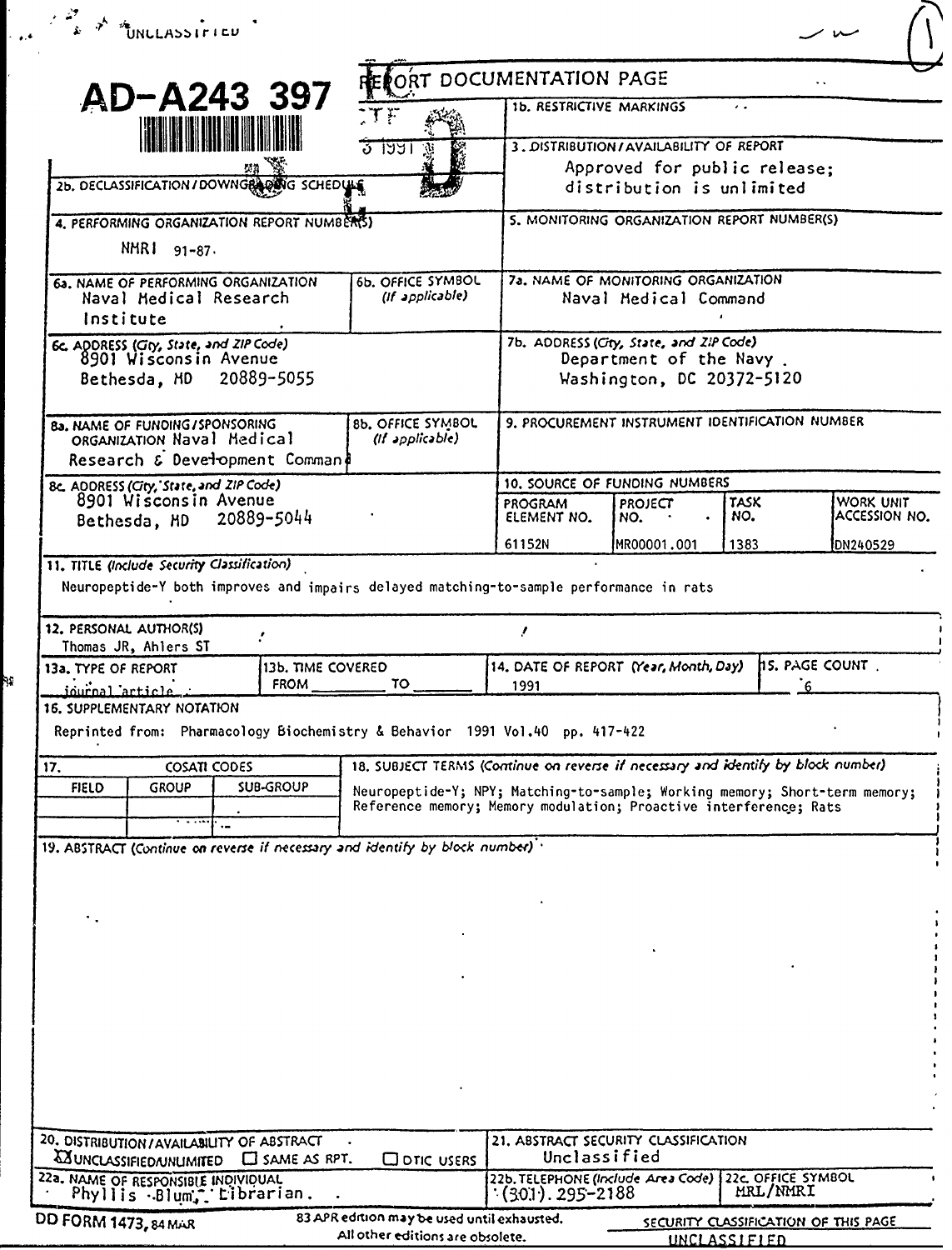*Pharmacology Biochemistry & Behavior,* Vol. 40, **pp.** 417-422. Pergamon Press plc. **1991.** Printed in the **U.S.A. 0091-3057/91 S3.00 + .00**

 $\frac{1}{2} \sum_{i=1}^{n}$ 

# Neuropeptide-Y Both Improves and **EXALE AB Impairs Delayed Matching-to-Sample** Performance in Rats<sup>1</sup>  $\frac{1}{\text{Distribution}/\text{Matrix}}$

# JOHN R. THOMAS<sup>2</sup> AND STEPHEN T. AHLERS

*Behavioral Neuroscience Division, Environmental Medicine Department Naval Medical Research Institute, Bethesda, MD 20889-5055* 

Received 22 March 1991 **.o**

THOMAS, **J.** R. **AND S.** T. AHLERS. Neuropeptide-Y both improves *and impairs delayed matching-to-sample performance in* **<sup>0</sup>** rats. PHARMACOL BIOCHEM BEHAV 40(2) 417-422, 1991. - Neuropeptide-Y (NPY) was administered intracerebroventricularly to rats performing on delayed matching-to-sample (D<sup>X</sup>ITS) to determine if NPY modulates short-term (working) memory. Rats administered saline demonstrated a characteristic DMTS delay gradient in which accuracy decreased as the delay interval between sample *ana* comparison stimuli increased from 2 to 8 to 16 seconds. At 8- and 16-second delays, low doses of NPY (0.25 and 0.5 nmol/kg) increased matching accuracy. As doses increased from I to 16 nmolkg, accuracy decreased in a dose- and delay-dependent manner. NPY effect, were specific to working memory, since NPY did not affect accuracy of responses to the sample stimulus (reference memory). At higher doses, a greater decline in accuracy occurred when the correct stimulus was on the opposite side from the response on the previous trial compared to accuracy when the previous response was on the same side. These data show NPY may both improve and impair accuracy on DMTS and that some portion of impairment is due to proactive interference resulting from previous trials.

Neuropeptide-Y NPY Matching-to-sample Working memory Short-term memory Reference memory Memory modulation Proactive interference Rats

THERE is increasing clinical and experimental evidence that on long-term memory processes, the aim of the present study of NPY prior to a retention test improves recall in mice, and sample and choice is lengthened, and the slope of the delay

neuropeptide-Y (NPY), a 36-amino-acid sequence reported to be was to examine the effects of NPY on short-term or working one of the most prevalent neuropeptides in the brain (1, 3, 7), memory. The highest concentrations of NPY and NPY receptors plays an important role in modulation of memory. Clinically, the are in the hippocampus (6, 18, 25), a structure demonstrated to finding of reduced NPY immunoreactivity in the cortex and hip-<br>pocampus of patients with Alzheimer's disease (4) as well as the study, the effects of NPY on working memory were measured study, the effects of NPY on working memory were measured presence of NPY like immunoreactivity in neuronal plaques (9) using a delayed , atching-to-sample (DMTS) procedure in which<br>has implicated NPY in the pathogenesis of senile dementia of rats were initially presented a sampl rats were initially presented a sample stimulus and then, after the Alzheimer's type. Experimentally, posttraining administra- varying delay intervals, rcquired to correctly choose the sample tion of NPY has been shown to enhance retention for both ac- stimulus from two comparison stimuli. In this task, a decline in tive and passive avoidance in mice  $(15, 24, 26)$ . Administration accuracy is usually obtained as the delay interval between the NPY reverses amnesia induced by scopolamine or anisomysin function is indicative of the rate of forgetting from working (15). NPY administered directly into the forebrain hippocampal memory (22, 31, 32). The DMTS paradigm developed for rats formation selectively enhances or impairs retention, depending in our laboratory is similar to others (5, 10, 11, 22), with the upon the location of injection within rostral or caudal portions important addition that reference memory is also measured on of the hippocampus (14). NPY has also been demonstrated each trial along with working memory (2,38). At the start of to attenuate retention deficiency observed in aged mice (16). each matching trial, one of two lights located over each of two As the research on memory modulation **by** NPY has focussed levers is illuminated as the sample stimulus. The animal is re-

Aceession For **NTIS GRhIl**

Avdlability Code Avail and/or **D.% special**

Dist

**91** 1211 048 417

<sup>&#</sup>x27;Experiments reported herein were conducted according to the pnnciples set forth in the Guide **for** the Care and Use of Laboratory Animalb, Institute of Laboratory Animal Resources, National Research Council, DHHS Publication (NIH) 86-23 (1985). The research was supported by Naval Medical Research and Development Command Research and Technology Work Unit 61152N.MR00001.001.1383. The opinions and assertions contained herein are those of the authors and are not to be construed as official or reflectin large.<br><sup>2</sup>Requests for reprints should be addressed to Dr. John R. Thomas, Thermal Stress Program, Naval Medical Research Institute, Bethesda, MD

<sup>20889-5055.</sup>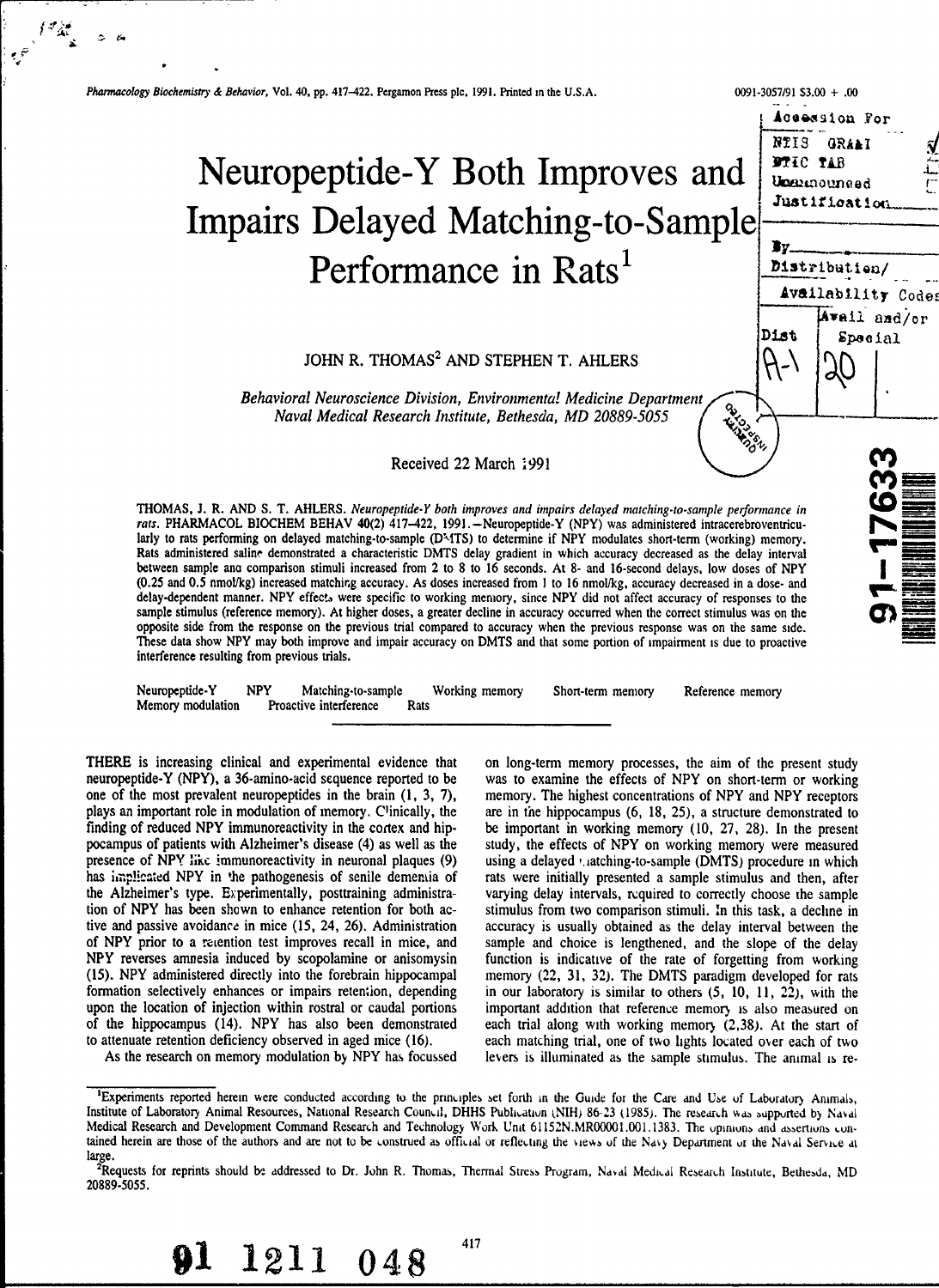'light to start a trial. After the delay interval, both lights are illo- luminated over the single lever on the back wall. The delay inviously illuminated light. This version of DMTS permits intervals was presented in each session with the following conmeasurement of the rats' ability to attend to and discriminate the straints. Within a block of **60** trials, each delay interval appeared

anisms involved in modulation of working memory produced by been demonstrated in disru<sub>i</sub>vion of performance in DMTS pro-<br>maintained on a fixed-interval schedule. The value of the fixed-interval schedule. The value of the fixed-

cycle starting at 6:00 a.m. They were always tested at the same

cm by 26.6 cm. Two response levers were mounted on the front wall, 5.0 cm above the grid floor and 3.8 cm from either of the side walls. A food tray was mounted 1.2 cm above the grid floor *Surgical Procedure* and in the center of the front wall equidistant from each of the levers. The tray was connected by a short tube to a pellet feeder, Once stable performance on the delay matching task was located behind the front wall, which could dispense 45-mg food reached and maintained, rats were imp located behind the front wall, which could dispense 45-mg food reached and maintained, rats were implanted with a chronic can-<br>nellets. A small light with a white lens cover was mounted 5.0 ulla placed into the lateral ven pellets. A small light with a white lens cover was mounted 5.0 nula placed into the lateral ventricle. Rats were anesthetized with cm above both the right and left levers. A third response lever pentobarbital sodium (40.0 cm above both the right and left levers. A third response lever with a light located above it was located on the back wall, 5.0 taxic apparatus. A 22-gauge guide cannula (Plastics One, Roanoke, cm above the floor. A speaker located behind the front wall was VA) was chronically implante cm above the floor. A speaker located behind the front wall was values of the chronically implanted in the lateral ventricle using the used for presentation of a 2800-Hz tone at approximately 40 dB. Collowing stereotaxic c used for presentation of a 2800-Hz tone at approximately 40 dB. A house light was mounted on the top of the front wall. The rat  $AP = -0.8$ ,  $L = +1.3$ , from bregma. The depth or vertical lo-<br>care was mounted inside a sound-attenuating environmental cham-<br>cation of the cannula was determin cage was mounted inside a sound-attenuating environmental cham-<br>her. Experimental events were controlled and recorded by a by the occurrence of a sudden drop in fluid level (phosphateber. Experimental events were controlled and recorded by a

sions terminating after completion of 180 trials or 60 minutes, all times other than during injection, the guide cannula was whichever occurred first. The house light was illuminated dur-<br>sealed with a dummy cannula (Plast whichever occurred first. The house light was illuminated during all sessions. At the start of each trial, the correct lever was cued by illumination of the light over *ore* of the two levers on *Drug Administration* the front wall (sample stimulus). The rat was required to press the lever under the illuminated light. A response on the lever NPY (Peninsula Laboratories, Inc., Belmont, CA) was either under the sample light turned off the light and started a delay freshly prepared in saline or used after freezing. NPY was preterval and the start of the next trial. A trial occurrence was re- 8.0, and 16.0 nmol/kg. NPY or saline was injected intracerecorded only if the rat correctly responded on the lever under the broventricularly (ICV) through a 28-gauge injector cannula that.

quired to respond correctly to the lever under the illuminated sample light. At the start of the delay interval, the light was ilminated and the animal must respond to the lever under the pre-<br>terval was either 2, 8, or 16 seconds. A random order of delay sample stimulus, which requires reference memory. Impairment  $20$  times. Half of the trials at a particular delay interval belan of sample response accuracy would indicate nonspecific effects with the left light illuminated on the front wall, and the other on attentional,<sup>\*</sup> motivational, or sensory-motor processes as op-<br>half began with the right light illuminated. No more than two posed to specific impairments of working memory.<br>In addition, it was also of interest to examine possible mech-<br>In addition, it was also of interest to examine possible mech-<br>response on the back wall lever following the c In addition, it was also of interest to examine possible mech-<br>
In addition, it was also of interest to examine possible mech-<br>
Interval response on the back wall leght, sound-<br>
Sims involved in modulation of working memor central administration of NPY. Because proactive interference, ing a 2800-Hz tone, and illuminating both iights over the two that is, the influence of previous trials on following trials, has front wall levers. Responding during the delay interval was cedures with parameters similar to those of the present study (13, interval schedule was that of the nominal delay interval. The **30,** 33, 37), data were recorded on a trial-by-trial basis for as- maintenance of responding on the back wall lever functioned to sessment of any proactive interference involvement in modula-<br>prevent the development of position bias or the adoption of simtory effects of NPY. **ple mediating response patterns**, such as standing in front of the appropriate front wall lever. The fixed-interval requirement also METHOD ensured that the rat was always positioned centrally in the back of the chamber at the termination of the delay interval. Follow-Subjects ing illumination of the two front wall lights and tone onset, a The subjects were three male Long-Evans rats maintained response on the front wall lever previously associated with the over the course of the study at 85% of their base (100%) weight. Sample light was recorded as a correct matching response. A cover the course of the study at 85% of their base (100%) weight. The subjects' base weight was adjusted upward during the study<br>The subjects' base weight was adjusted upward during the study<br>to account for growth: however, it was never allowed to axceed<br>to the front panel lights. If a to account for growth; however, it was never allowed to exceed<br>380 g. The animals were individually boused in banging home panel lever not previously associated with the sample light (an 380 g. The animals were individually housed in hanging home panel lever not previously associated with the sample light (an angle in the sample light (an angle in the sample light (an angle in the sample light (an angle in cages in an air-controlled unit. Water was available continuously<br>in the home case. They were mainteined on a 12 h light/der off. Following either a correct or an incorrect matching rein the home cage. They were maintained on a 12-h light/dark of . Following either a correct or an incorrect matching re-<br>sponse, a 5-second intertrial interval preceded the beginning of time during the light portion of the cycle. the next trial. During the intertrial interval, only the house light time during the light portion of the cycle. was illuminated. Two months of daily sessions were conducted to establish stable perfornance on the matching procedure be-*Apparatus Apparatus Apparatus Apparatus Apparatus Apparatus Apparatus Apparatus Apparatus Apparatus Apparatus Apparatus Apparatus Apparatus Apparatus Apparatus* The subjects performed in a rat test cage 24.1 cm by  $30.4$  ing surgery, another month of sessions was conducted before by  $26.6 \text{ cm}$ . Two response levers were mounted on the front NPY administration.

computer system. buffered saline solution, Sigma, St. Louis, MO) in a piece of 20-cm tubing attached to the guide cannula as it was slowly *Matching Procedure* **lowered** into the ventricle. The guide cannula was anchored in **lowered** in the ventricle. The guide cannula was anchored in place by cranioplastic cement which surrounded the guide can-Sessions were conducted five days per week (M-F) with ses- nula and four stainless steel screws threaded into the skull. At

interval. A response on the lever not under the sample light also pared such that the volume of an administration was approxiturned off the light but was followed by a 5-second intertrial in-<br>mately 5.0 μl. Doses of NPY were 0.25, 0.5, 1.0, 2.0, 4.0,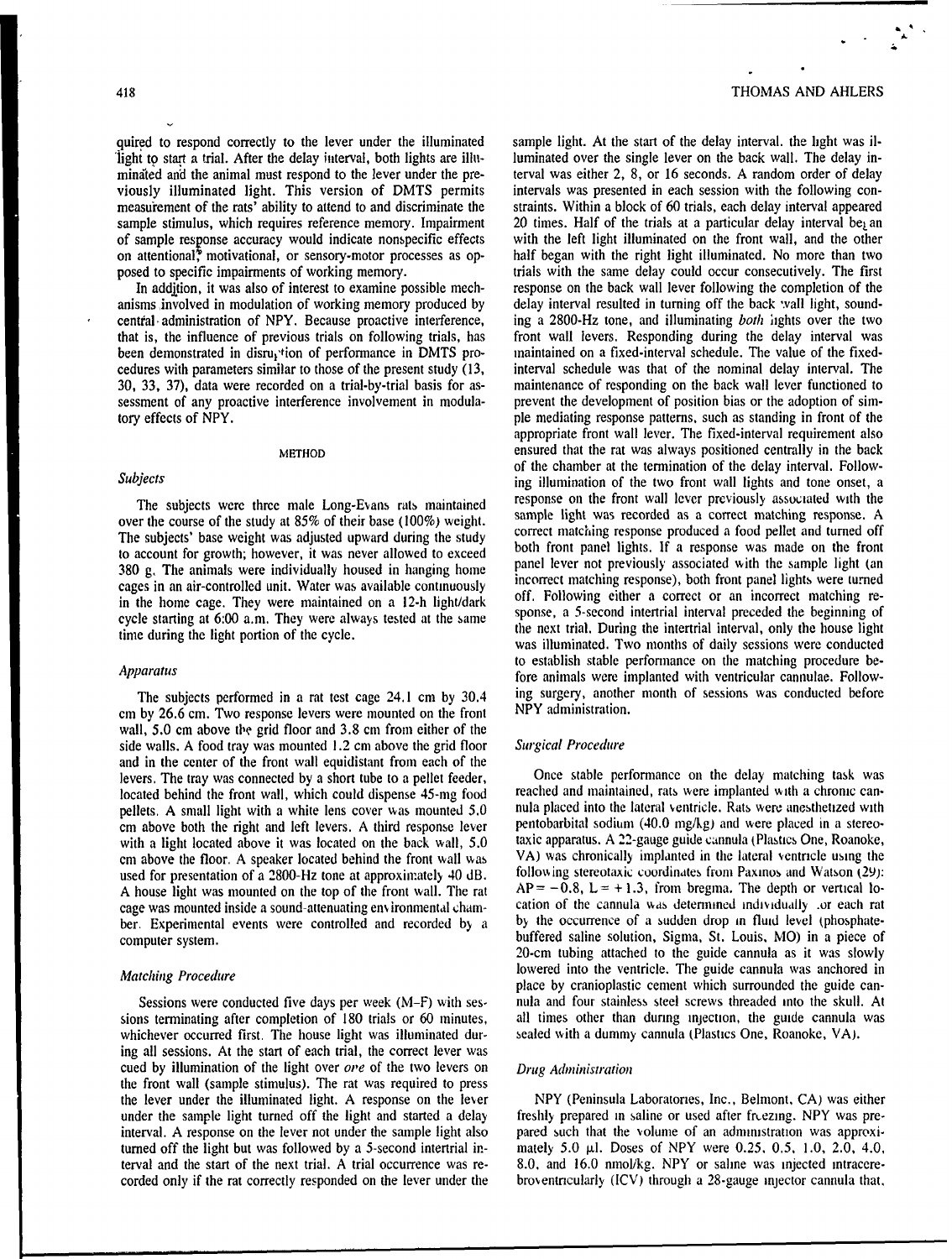

FIG. **I.** Matching accuracy (percent correct) for sample stimuli (left column) and for comparison stimuli at three delays (other three columns) for three subjects (rows). For each section, accuracy is shown for baseline (B), saline (S), and increasing NPY dose sessions. Accuracy is plotted separately for trials in which the sample stimulus was on the same side as the response of the previous trial (Same Resp) and for trials in which it was on the opposite side (Diff Resp). The dotted line in each section represents mean baseline accuracy. Each data point represents the mean of at least three determinations, and the brackets indicate standard deviations.

when inserted, extended 1 mm beyond the tip of the guide can-<br>nula. The injector cannula was attached with 30 cm of polyethylene of the subjects, although there was a slight decline in accuracy was programmed to deliver the solution at a flow rate of  $10 \mu l$  ditions. minute. All doses were injected ICV 45 minutes before the start<br>of a session. NPY was usually administered twice per week sponding to the comparison stimuli for each of the subjects fol-(Tuesdays and Fridays), and each dose was given to each sub- lowing delays of 2, 8, and 16 seconds. Again, the dotted line ject three times in a different order. During other days of the across each section represents baseline accuracy. Baseline accu week, the subjects performed on the DMTS baseline. At least racy was highest for the 2-second delay, lower for the 8-second one saline control session was obtained before and after the NPY delay, and lowest for the 16-second delay. For each of the three regimen. In each sequential block of four administrations, one delays, matching response accuracy is plotted separately for administration was always saline. Exactly which administration those trials on which the comparison stimulus was on the same in a block was a saline control varied unsystematically through-<br>is side as the response on the p out the NPY regimen and occurred in a different order for each for those trials on which the stimulus was on the opposite side

completed all trials during NPY sessions. consistent decreases in accuracy.

to the sample stimuli. Both baseline and saline session accura- only did the higher doses **of** NPY produce an impairment in aw cies were higher than 95 percent correct. The dotted line across curacy, but the degree of impairment was influenced by the re-<br>the top of each sample section represents the baselinc accuracy sponse made during the previou

nula. The injector cannula was attached with 30 cm of polyethylene of the subjects, although there was a slight decline in accuracy<br>tubing to a microliter syringe (Hamilton, Reno, NV). A microsy- at middle NPY doses for Ra inge pump (Harvard Apparatus, Model 22, South Natick, MA) the same for the highest NPY dose as it was for baseline con-

subject. As the response on the previous trial (Different Response). No consistent differences from baseline sessions were apparent dur-**RESULTS** ing saline control sessions.

At the 2-second delay, lower doses of NPY had no effect,<br>Figure 1 shows the performance accuracy (percent correct) while higher doses produced a decline in matching accuracy, for each of the three subjects, both for the sample stimuli and with each subject slightly sensitive to different dose values. At for the comparison stimuli, at each of the three  $(2, 8,$  and  $16$  p the 8-second delay, higher doses also produced a dose-depenseconds) delays. For each of these conditions, accuracy is shown dent decline in matching accuracy, but of greater magnitude than for baseline, saline control, and NPY sessions. The top row of the 2-second delay. Also, at the 8-second delay, Rat 3 clearly Fig. 1 shows the sample and delay accuracy data of Rat **1.** The showed an increase in accuracy at doses of 0.25 and **0.5** nmoi middle row shows the accuracy data of Rat 2, and the bottom kg. At the 16-second delay, an increase in matching accuracy is row shows the accuracy data of Rat 3. The accuracy data for all apparent for all three subjects at conditions is based on the same number of trials as the subjects nmoL'kg) of NPY, while doses higher than 1.0 nmoL'kg produced

The left column of Fig. 1 shows the accuracy of responding It is also apparent from Fig. 1 that, at the longer delays, not and is included for comparison purposes. Increasing doses of higher doses when the sample was on the opposite side from the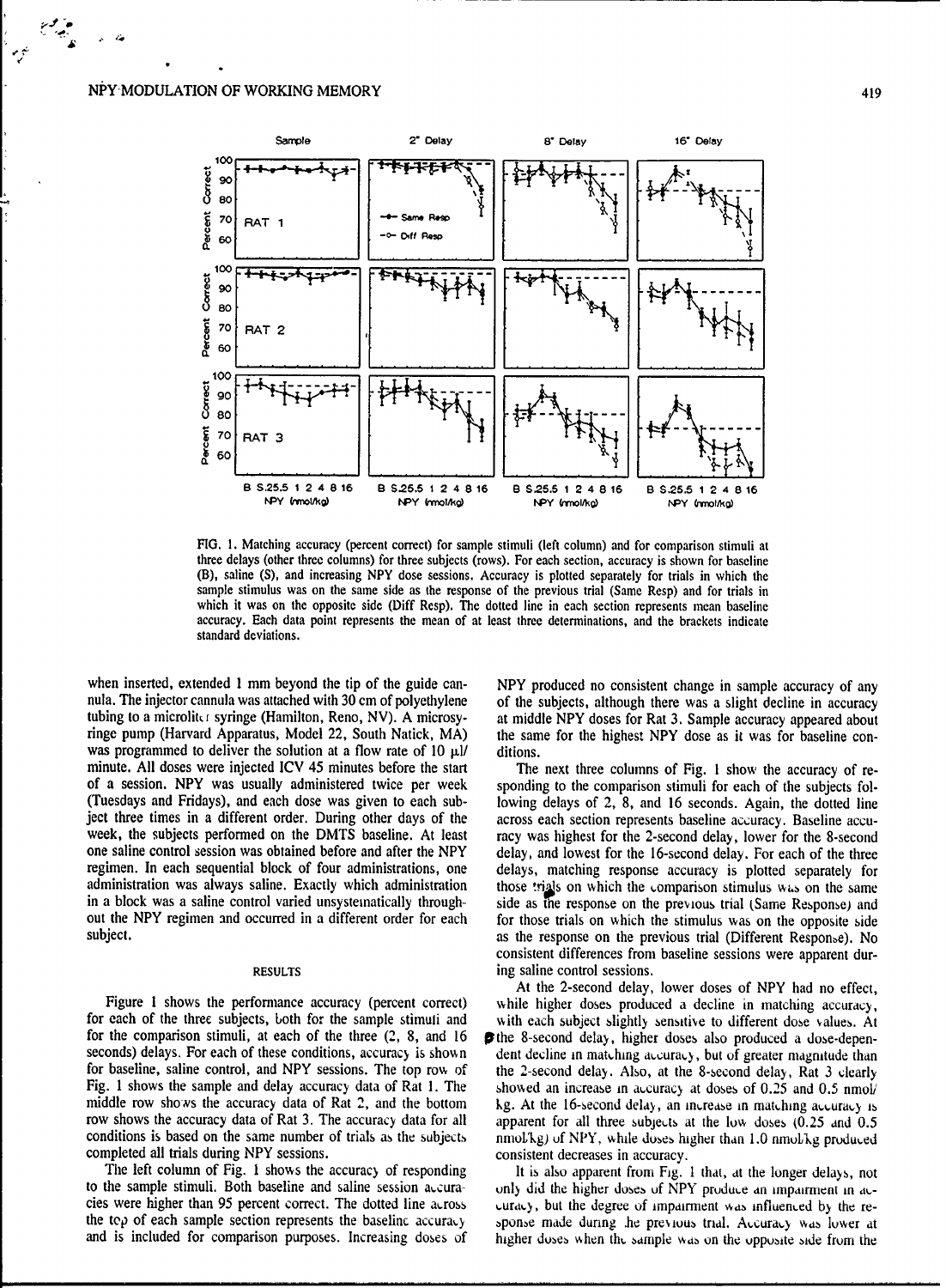

FIG. 2. Response latency (in seconds) for sample stimuli (left column) and for comparison stimuli at three delays (other three columns) for three subjects (rows). For each section, latency is shown for baseline (B), saline (S), and increasing NPY dose sessions. Each point represents the mean of at least three determinations, and the brackets indicate standard deviations.

sample was on the same side as the previous response (Same tematically affected by NPY. No consistent changes were ob-Resp). The differential accuracy, as influenced by the previous served in reference memory, that is, sample response accuracy response, was most apparent at the 16-second delay for all three was unaffected, even at the highest doses. Except for a sligat subjects, and at the 8-second delay for two of the subjects. Re- decrease in performance of Rat 3 at moderate doses, sample acsponses during the previous trial appeared to have no discern- curacies remained greater than 95 percent correct. able influence on increases in response accuracy obtained with The lowest doses of NPY (0.25 and 0.5 nmollkg) enhanced

sample stimuli and for the comparison stimuli at each of the working memory with NPY is consistent with previous demonthree delays. No consistent differences as a result of NPY ad- strations showing facilitation of long-term memory as assessed ministration were observed in the latencies of responses to the by step-down footshock avoidance and T-maze footshock avoidsample stimuli or in the latencies of responses to the comparison ance (15, 24, 26). Of the two performance-improving doses, stimuli. there was a tendency for the smallest dose (0.25 nmol/kg) to be

to the sample stimuli at the beginning of each trial (reference memory and thus may be more sensitive to NPY, or the enmemory) remained at more than 95 percent correct. This high hancement could be due to the lower baseline accuracy at longer level of accuracy was also obtained with the comparison stimuli delays that allows drug-induced improvement without the comat the 2-second delay. As expected, under baseline and saline plication of ceiling effects. The latter view is supported by the conditions, accuracy related to working memory was influenced observed increase in accuracy at the low doses at the 8-second by the length of the delay interval between presentation of sam-<br>delay for Rat 3, which showed much lower baseline accuracy pie and comparison stimuli. With increasing delay, baseline ac- at this delay than the other subjects. There was no demoncuracy declined, and the graded decline is comparable to working strated improement *for any* subje.t in DMTS performance at memory performance reported for rats on similar matching pro-<br>the 2-second delay. Again, this may be due to either the minicedures (5, 10, 11, 22). mal memory requirement or, more simply, to the higher base-

The observations of the present study indicate that NPY se-<br>line accuracy. lectively modulates working memory as measured **by** the DMTS The higher doses of NPY (1.0-16 nmolikg) impaired work-

response made on the previous trial (Diff Resp) than when the and latency of responses to the comparison stimuli was not sys-

lower NPY doses. working memory above baseline levels, as shown by increased Figure 2 shows the response latencies for each subject for the accuracy on the DMTS task. The observed enhancement of more efficacious than the 0.5 nmol/kg dose. These effects were **DISCUSSION most apparent at the longest delay (16 s), where baseline accu-** racy was lowest. The enhancement at longer delays may be the During baseline and saline sessions, accuracy of responding result of the delay length that places more emphasis on working

paradigm Accuracy of responses to the comparison stimuli was ing memory. The only precious study **of** impairment of memory affected **by** NPY, and those effects were delay dependent. Addi- performance **by** ICV administration of NPY measured effects on tionally observed performance changes were confined to match-<br>long-term memory in overtrained nnie (15). In that study, coning accuracy measurements, as no consistent changes were seen ditions for T-maze training with footshock avoidance were arin temporal measures of responding. The latency of responses to ranged to produce high recall scores that were impaired when the sample stimuli did not change due to NPY administration, tested one week following NPY administration. The decreases

 $\rightarrow$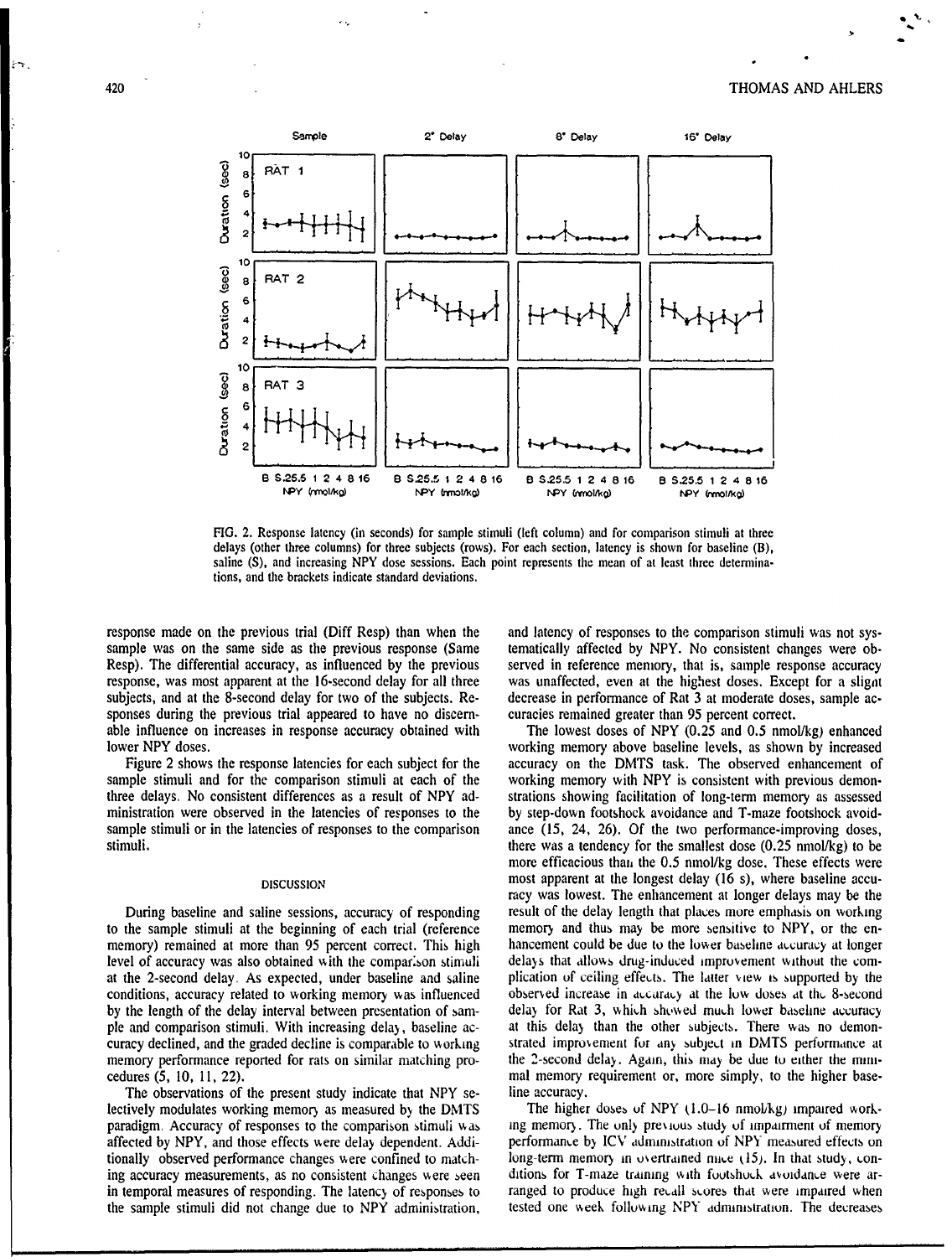### NPY MODULATION OF WORKING MEMORY 421

and delay dependent. The magnitude of the accuracy decrement retention in mice by NPY (24) proposed that the effects on resulting from NPY administration was smallest at the 2-second memory retention are mediated through presynaptic  $Y_2$  recep-<br>delay and became greater at the 8- and 16-second delays. It was tors, while other nonmemory-rel also clear that, at any delay, the larger the dose of NPY, the ated through postsynaptic  $Y_1$  receptors. That study demonstrated greater the impairment of accuracy. A direct interpretation of that shorter fragments of NP greater the impairment of accuracy. A direct interpretation of that shorter fragments of NPY, which biad only to the  $Y_2$  re-<br>this decrease in accuracy is that it reflects an increased rate of ceptor, produced memory enh forgetting from working memory. Although a portion of the ac- served with the entire peptide sequence. With different doses of curacy impairment from NPY may be due to an increased rate NPY potentially able to mediate selective effects through differof memory decay, it also appears that some of the decrement is ential activation of the two receptors, the biphasic results found due to proactive interference from previous trials. Under NPY, in the present study may be interpreted in terms of selective particularly at longer delays, the animals showed an increased NPY receptor mediation. This suggests that increased accuracy interference from the response made on the previous trial. Such observed at the lower NPY doses is due to enhancement of drug-induced susceptibility to proactive interference has been working memory as mediated by  $Y_2$  receptors, and impairment previously reported for similar DMTS procedures. For example, of performance with higher doses m Dunnett et. al. (12) demonstrated that nicotine produced a greater overactivity at the  $Y_2$  receptor or some combination of  $Y_1$  and decline in accuracy when the response on the previous trial was  $Y_2$  receptor occupat decline in accuracy when the response on the previous trial was  $Y_2$  receptor occupation. It is important to note that the decre-<br>on the opposite side, compared to performance when the previ-<br>ment in accuracy observed at ous response was on the same side. An interesting aspect of the result from behavioral suppression due to a predominant  $Y_1$  efpresent study is that NPY induced proactive interference only at fect, as all session trials were completed at higher doses. the higher doses at the longer delays, whereas no interference Although the biphasic effects of NPY may be associated with was discerable during baseline sessions or during increases in differential activation of NPY receptors, it is possible that the accuracy produced by lower doses. These data suggest that the effects may additionally be related to the specific anatomical loeffect of proactive interference resulting from NPY administra- cation of those receptors. In this regard, Flood et al. (14) tion may only be revealed when there is weakened stimulus showed that injection of NPY into the rostral portion of the hip-

of NPY to modulate working memory is the biphasic effect ob- pocampus and amygdala impaired retention. In addition to the tained with increasing doses. At the 16-second delay, low doses importance of anatomical distribution of NPY receptors, one of NPY increased matching accuracy, while higher doses de- may also consider other functional aspects of NPY that may read creased matching accuracy. This pattern was also obtained with to biphasic effects. For example, opposite effects of low and Rat 3 at the 8-second delay. Differential dose effects have been high NPY doses on several neuroendocrine actions have been reported previously for NPY and NPY fragments. For example, accounted for in part by the existence of NPY autoreceptors, Flood et al. (15) found enhancement of retention of step-down preferentially activated by low doses of NPY, leading to reduced passive avoidance and retention of a T-maze footshock avoid- NPY release and thus to effects opposite to those obtained with ance task with moderate doses of NPY and lower retention mea-<br>higher doses of NPY (17). sures at smaller or larger doses. Helig et al. (20) reported that At present, the exact mechanisms by which modulated activan NPY fragment induced both increases and decreases in be- ity of NPY receptors is able to affect memory are unknown. havioral activity, depending on the dose. The biphasic responses However, as there is strong evidence that excitatory amino acof NPY obtained in the present study may be related to the het- ids, particularly glutamate, play an important role in normal erogeneity of NPY receptors in the central nervous system. It is hippocampal functioning associated with memory, it is imporgenerally accepted that there are at least two different NPY re- tant to note that NPY has been established as a potent presynapceptor subtypes, designated  $Y_1$  and  $Y_2$  (35, 39, 40). It has been tic inhibitor of excitatory synaptic transmission in the rat hippo-<br>suggested that low doses of NPY only affect the  $Y_2$  receptor and campus, probably suggested that low doses of NPY only affect the Y<sub>2</sub> receptor and that higher doses may act on either the Y<sub>1</sub> or both Y<sub>1</sub> and Y<sub>2</sub> presynaptic excitatory inhibition appears to be related to NPY receptors (20), and selective involvement of these receptors may effects on calcium alteration but not to effects on adenylate cyexplain differential effects of NPY on behavior. Thus, to account clase  $(8,23)$ , as found for peripheral presynaptic Y<sub>2</sub> receptors. for opposite, dose-dependent effects of NPY on behavior, it has Additionally, it has been proposed that NPY may induce some been proposed that  $Y_2$  receptors may mediate NPY-induced be- of its effects on memory by inhibition of presynaptic gamma havioral activation while  $Y_i$  receptors mediate observed activity amino butyric acid release from basket cells in the hippocampus suppression (20) Additionally, the suggestion has been ad-<br>that normally inhibit the firing of pyramidal cells containing vanced of an active antagonistic receptor-receptor interaction be- glutamate, which results in enhanced neural activity of pyraniitween the two subtypes of NPY receptors (19), and such receptor dal cells (25). Considering that the majority of NPY receptors in interactions may also be considered in the modulation of behav-<br>the hippocampus are of the  $Y_2$  presynaptic type, the focus of ioral effects with increasing doses. With respect to NPY effects experimental manipulations on NPY fragments and recepor anon memory, evidence has established the existence of the two tagonists that selectively mediate effects through Y<sub>2</sub> receptors types of receptors in the hippocampal formation (35,36), al-<br>may help further the understanding of mechanisms by which

in working memory accuracy in the present study were both dose tive to  $Y_1$  receptors (34). A recent study on the improvement of tors, while other nonmemory-related effects of NPY are mediceptor, produced memory enhancement similar to the effects obof performance with higher doses may be mediated by either ment in accuracy observed at the higher doses of NPY does not

control for the target stimulus for that trial. pocampus and septum produced improved retention for T-maze One of the significant findings with respect to the capability performance, while injection into the caudal portion of the hip-

though the hippocampus has a high density of  $Y_2$  receptors rela- NPY may both improve and impair memory functioning.

## REFERENCES

- **I** Adrian, T E, Allen, J M, Bloom, S. R., Ghatei, M A, Rossor. temperature changes in rats during delayed matching-to-sample per-Neuropeptide Y distribution in human brain Nature 306:584-586, 1991.
- 

M N, Roberts, G. W., Crow, T. J., Tatemoto, K, Polak, J M. formance in a cold environment Physiol. Behav. 50(5).in press,

1983. 3 Allen, Y **S.,** Adrian, T *E.,* Allen. J M **,** Tatemoto. K., Crow. T. 2 Ahlers, S T , Thomas, J R . Berkey, D L. Hippocampal and body J, Bloom, S R., Polak, J M Neuropeptide Y distribution in the